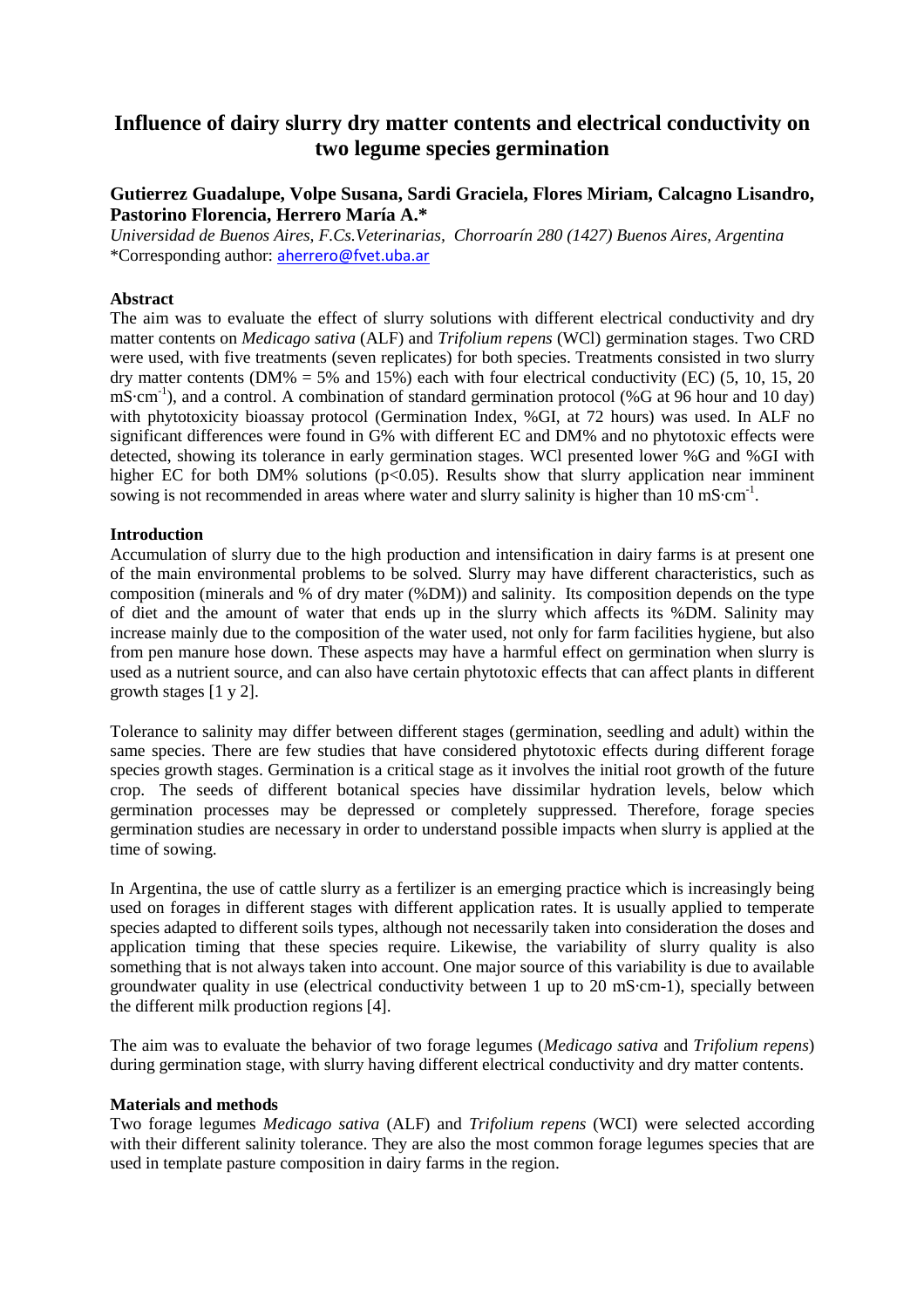Two completely randomized designs were used, with five treatments and seven replicates for both selected species. Treatments consisted in two concentrations of slurry (5% and 15% of dry matter contents) with four different electrical conductivity (EC) (5, 10, 15, and 20 mS·cm<sup>-1</sup>), and a control with distilled water. Both of these characteristics (EC and %DM) were selected according to the values determined in water quality and slurry characteristics of different dairy farms in a previous study in the dairy basins [4].

Fresh manure from the milking shed holding yard was collected (around 50kg), during two successive milkings. This dairy farm had average feeding programs and water handling, in accordance to national statistics. The dung was thoroughly homogenized, and then dried at 60 °C, to constant weight. Dry matter (%) was determined, and pH, electrical conductivity, total nitrogen, phosphates, and ammonium were analyzed by standard methods [2].

Different EC slurry solutions were prepared with distilled water in order to avoid adding other minerals, and manure was added to achieve the required %DM. Saline solutions were obtained by adding Sodium chloride (MERK, Analytical Reagent). Solutions pH, nitrate, phosphates, and ammonium concentrations were analyzed [2], their results were:  $5\%$  DM solution, pH= 7.68; nitrates=  $\leq$ 5 ppm; phosphates= 31 ppm, and ammonium= 0.19 ppm, and for the 15%DM solution pH= 7.68; nitrates= 74 ppm; phosphates= 64 ppm, and ammonium= 0.81 ppm.

Due to the interest of evaluating the influence of slurry in the initial germination stages a combination of the standard germination protocol [3] with phytoxicity bioassay protocol evaluation proposals [2] was used. To evaluate germination, the percentage of germinated seeds (G%) was determined at 96 hours and 10 days. To evaluate phytotoxicity the Germination Index % (GI%) and the percentage of germinated seeds (G%) was determined at 72 hours [3]. This index can be calculated by using the formula: GI% = (RSG x RRG)/100 in which: RSG (%) (Relative seed germination %) = (number of seeds to have germinated in the slurry extract/number of seeds to have germinated in the control treatment)\*100; and RRG (Relative root growth)= (mean root length of germinated seeds in slurry extract/ mean root length of germinated seeds in control)\*100.

The germination test was carried out in disposable petri dishes with 25 seeds placed on a double layer of filter paper over a cotton base moistened to saturation with distilled water. Four ml of the different solutions were added to the slurry treatments and the same amount distilled water to the control. A growth chamber was used for incubation, at  $20^{\circ}$ C $\pm$ 2 with 8 hours of natural light, throughout the trial period. A digital caliber (Wembley de 0- 150 mm) was used to measure roots length. Seeds with roots reaching 5mm were considered germinated. Germination percentages (G%) were recorded at 72 and 96 hours, and at 10 days. Measured roots length and G% taken at 72 hours were used to calculate the Germination index (GI%) [2].

Parametric or non-parametric tests were run as needed. Multiple comparison tests were performed when significant differences were found.

## **Results and discussion**

Nitrates, phosphate, and ammonium results for the slurry solutions were lower than those found in dairy farms presented in other studies [2].

In the case of ALF, no significant differences ( $p>0.05$ ) were found between treatments for G% mean values at each count (72 hours, 96 hours or 10 days) neither between EC nor slurry DM contents. Mean values of G% were found to be between 70 to 80% both at 96 hour as for 10 day count for all treatments including control. These values are slightly lower than those recommended as acceptable for pasture implantation (80-90%).

These results show that ALF in early germination stages is tolerant to a wide salinity range. On the other hand, no phytotoxic effects were registered as no significant differences (p>0.05) were detected for GI% at 72 hours, and all values were over 99%.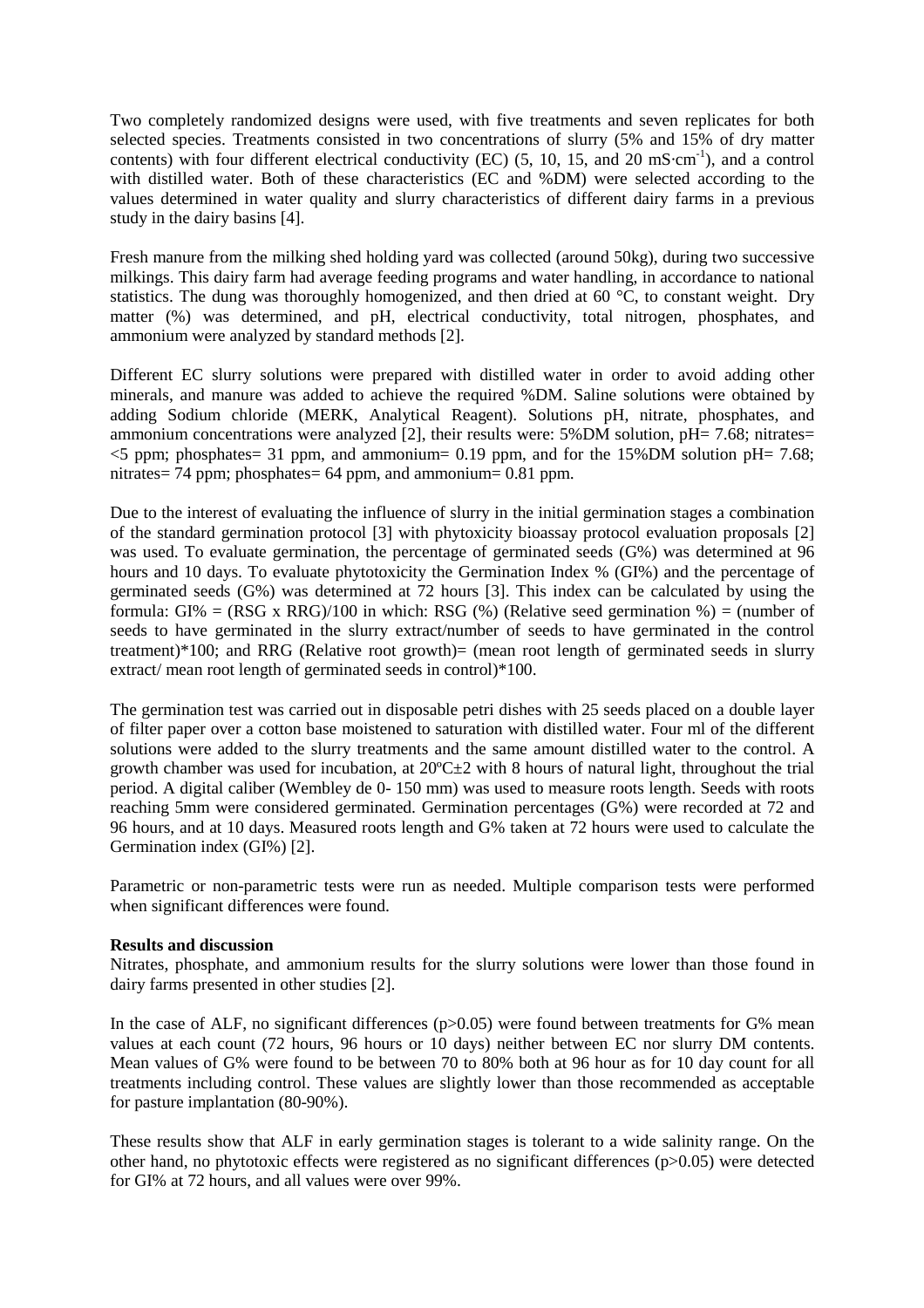In the case of WCl significant differences  $(p<0.05)$  were found between treatments for G% mean values at each count. The lowest values were found with higher EC slurry solutions (15 and 20  $\text{mS.cm}^{-1}$ , for both 5%DM (Table 1) as for 5% de DM (Table 2).

**Table 1. White Clover mean values of germination (%) ± standard deviation with 5% of dry matter slurry solution with different electrical conductivity.** 

|         | 72 h                           | 96 h                            | 10 days                         |
|---------|--------------------------------|---------------------------------|---------------------------------|
| Control | $68.57 \pm 7.81$ <sup>a</sup>  | $77.14 \pm 4.45$ <sup>a</sup>   | $80 \pm 8.33^{\circ}$           |
|         | $61.71 \pm 12.83$ <sup>a</sup> | $66.28 \pm 15.98^a$             | $76 \pm 9.52^{\text{a}}$        |
| 10      | $49.14 \pm 14.55^{a}$          | $60 \pm 8.00^{a}$               | $71.42 \pm 10.18^{ab}$          |
| 15      | $38.86 \pm 16.77^b$            | $41.14 \pm 14.74$ <sup>c</sup>  | 53.71 $\pm$ 11.04 <sup>bc</sup> |
| 20      | $36.57 \pm 10.69^b$            | 47.42 $\pm$ 9.64 <sup>b c</sup> | $48 \pm 17.59^c$                |

Table 2. White Clover mean values of germination (%)  $\pm$  standard deviation with 15% of dry matter **slurry solution with different electrical conductivity.** 

|                                                                                                         | 72 h                          | 96 h                           | 10 days                        |  |  |
|---------------------------------------------------------------------------------------------------------|-------------------------------|--------------------------------|--------------------------------|--|--|
| Control                                                                                                 | $68.57 \pm 7.81$ <sup>a</sup> | $77.14 \pm 4.45$ <sup>a</sup>  | $80 \pm 8.33$ <sup>a</sup>     |  |  |
|                                                                                                         | $60.57 \pm 3.60^a$            | $77.14 \pm 5.52$ <sup>a</sup>  | $78.86 \pm 10.25^{\text{a}}$   |  |  |
| 10                                                                                                      | $40.57 \pm 6.29^b$            | $55.43 \pm 9.64^b$             | 56.57 $\pm$ 15.39 <sup>b</sup> |  |  |
| 15                                                                                                      | $24 \pm 7.30^{\circ}$         | $26.86 \pm 11.48$ <sup>c</sup> | $28 \pm 6.53$ °                |  |  |
| 20                                                                                                      | $22.67 \pm 4.84$ <sup>c</sup> | $28.00 \pm 6.20$ <sup>c</sup>  | $26.67 \pm 14.24$ <sup>c</sup> |  |  |
| Different letters within the same column show significant differences (p<0.05) according to Tuckey Test |                               |                                |                                |  |  |

White clover IG% showed significant differences ( $p<0.05$ ) between treatments median values. For both DM% contents the 5 mS·cm<sup>-1</sup> solution showed values of 100%. With the highest EC solution (15) and 20 mS·cm<sup>-1</sup>) values lower than 55% were found with slurry solution of 5%DM, and lower than 28% with the highest DM% content. These results show that high EC and the phytotoxicity of the higher DM% contents affect WCl germination. Similar findings were observed by other authors [2] for dairy slurry with EC up to 10 for another legume species.

## **Conclusion and perspectives**

It can be concluded that slurry composition (DM of 5 and 15% with EC up to 20 mS·cm<sup>-1</sup>) can vary considerably in its impact on germination and phytotoxicity.

Alfalfa was not affected by these slurry characteristics, and therefore slurry with different salinities and composition could be applied immediately prior to planting in alfalfa pastures.

In the case of WCl, it is advised that both salinity and slurry composition be analyzed before its application prior to sowing. This species' sensibility to salinity values higher than  $10 \text{ mS} \cdot \text{cm}^{-1}$  and to different DM contents may affect its growth. According to these results the application of slurry when sowing is imminent is not recommended in areas in which water salinity and therefore slurry salinity is expected to be higher than  $10 \text{ mS} \cdot \text{cm}^{-1}$ .

Future studies will be necessary to evaluate these effects on different grasses and legumes in germination and in early growth stages.

Although it was not contemplated in this study, this protocol combination could be useful to select the best genotypes for the development of new forage cultivars adapted to a certain soil and water salinity.